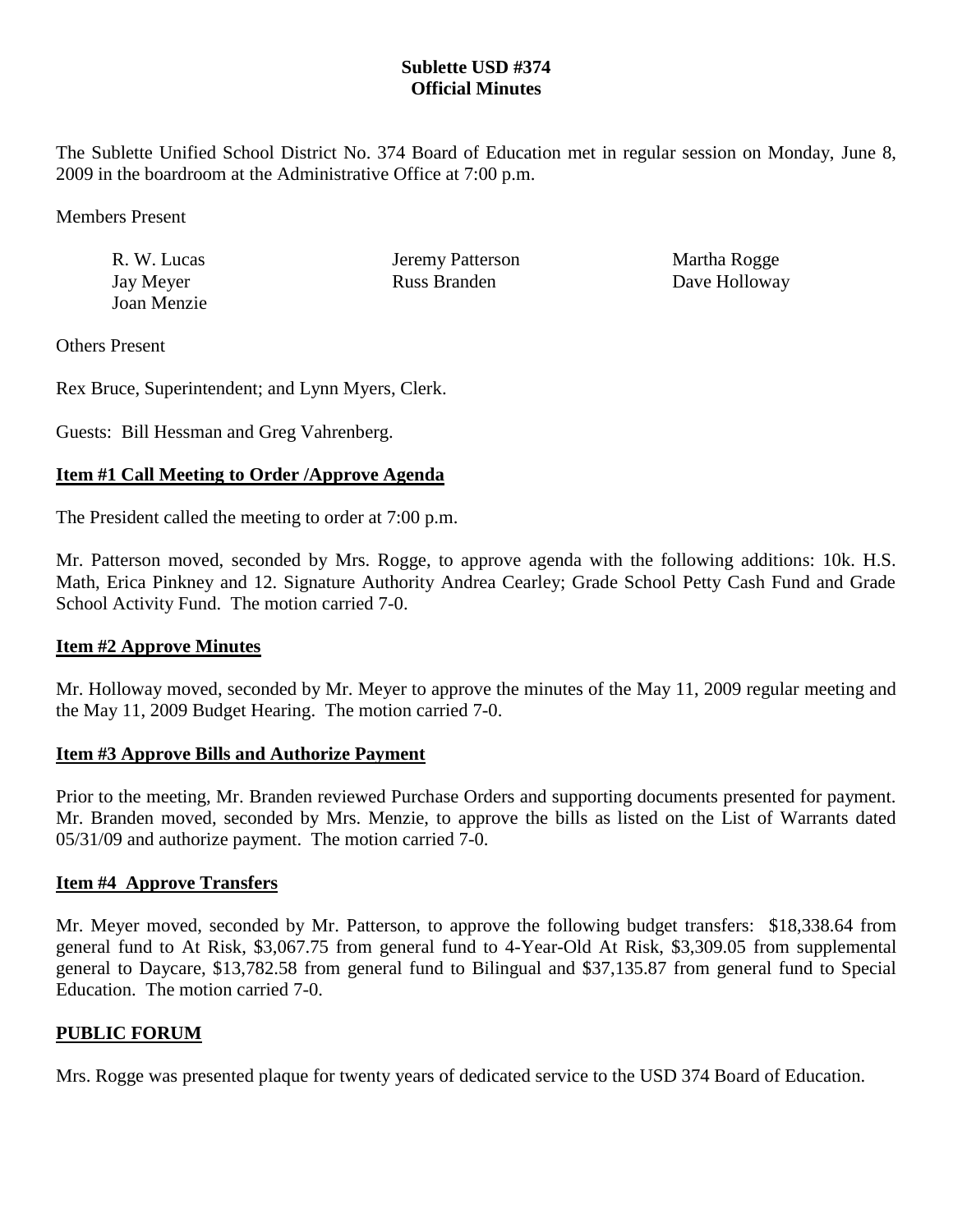Board Minutes Page 2 June 8, 2009

### **Item #5 Reports**

#### SWPRSC/HPEC

Mrs. Martha Rogge reported on SWPRSC Board meetings. Mr. R.W. Lucas attended the HPEC meeting.

#### Superintendent:

Mr. Bruce informed the Board that the wind generator would be turned on when the issues on the safety system are worked out. He informed the Board that the District had made AYP in all areas. The purchase of surplus vans and surplus FEMA trailers (for daycare center) was discussed.

#### **Item #6 Consider Bond Refinance**

Mr. Branden moved, seconded by Mr. Meyer to proceed with PiperJaffray on refinancing the Bonds, with the final decision to be made at the June 29, 2009 Special Meeting. The motion carried 7-0.

#### **Item #7 Appoint Recreation Commission Board Member**

Mr. Menzie moved, seconded by Mr. Patterson, to appoint Orlando Hernandez to the Sublette Recreation Commission Board. The motion carried 7-0.

The President requested a ten minute recess at 8:05 p.m. The Board reconvened to regular session at 8:15 p.m.

#### **Item #8 Executive Session – Non-elected Personnel**

Patterson moved, seconded by Mrs. Menzie, to go into executive session to discuss non-elected personnel, in order to protect the privacy interest of an identifiable individual(s), to include Mr. Bruce in executive session, and to reconvene to open session in the boardroom at 8:45 p.m. The motion carried 7-0.

The Board reconvened to open session at 8:45 p.m.

Patterson moved, seconded by Mrs. Menzie, to go into executive session to discuss non-elected personnel, in order to protect the privacy interest of an identifiable individual(s), to include Mr. Bruce in executive session, and to reconvene to open session in the boardroom at 9:00 p.m. The motion carried 7-0.

The Board reconvened to open session at 9:00 p.m.

#### **7:25 p.m. #9 Consider Board Clerk Contract**

Mr. Patterson moved, seconded by Mr. Holloway, to approve the contract for Lynn Myers as Board Clerk. The motion carried 7-0.